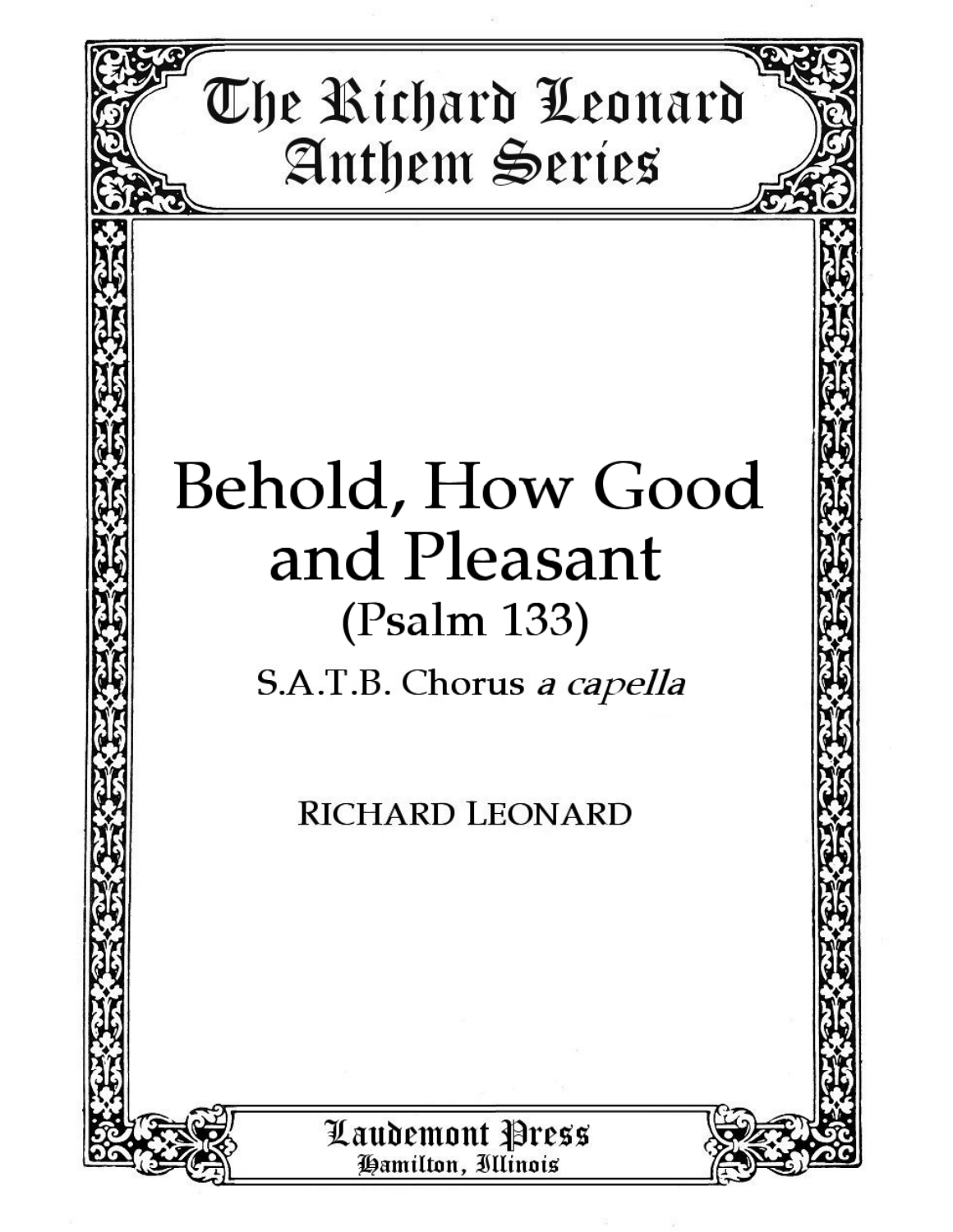## **Behold, How Good and Pleasant (Psalm 133)**

**Andante** Quarter Note = 72

S.A.T.B. Chorus a cappella

Richard Leonard



©2012 Laudemont Press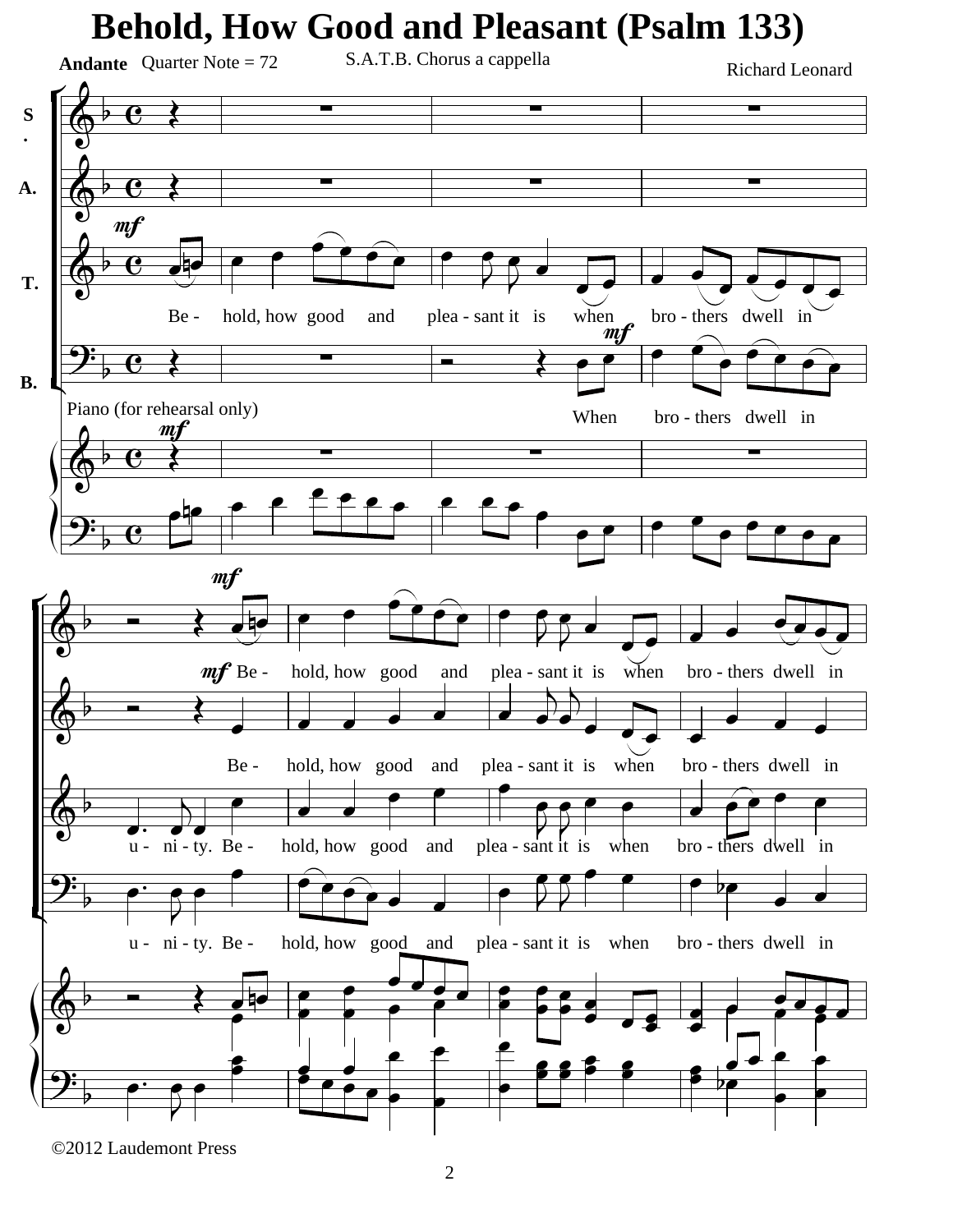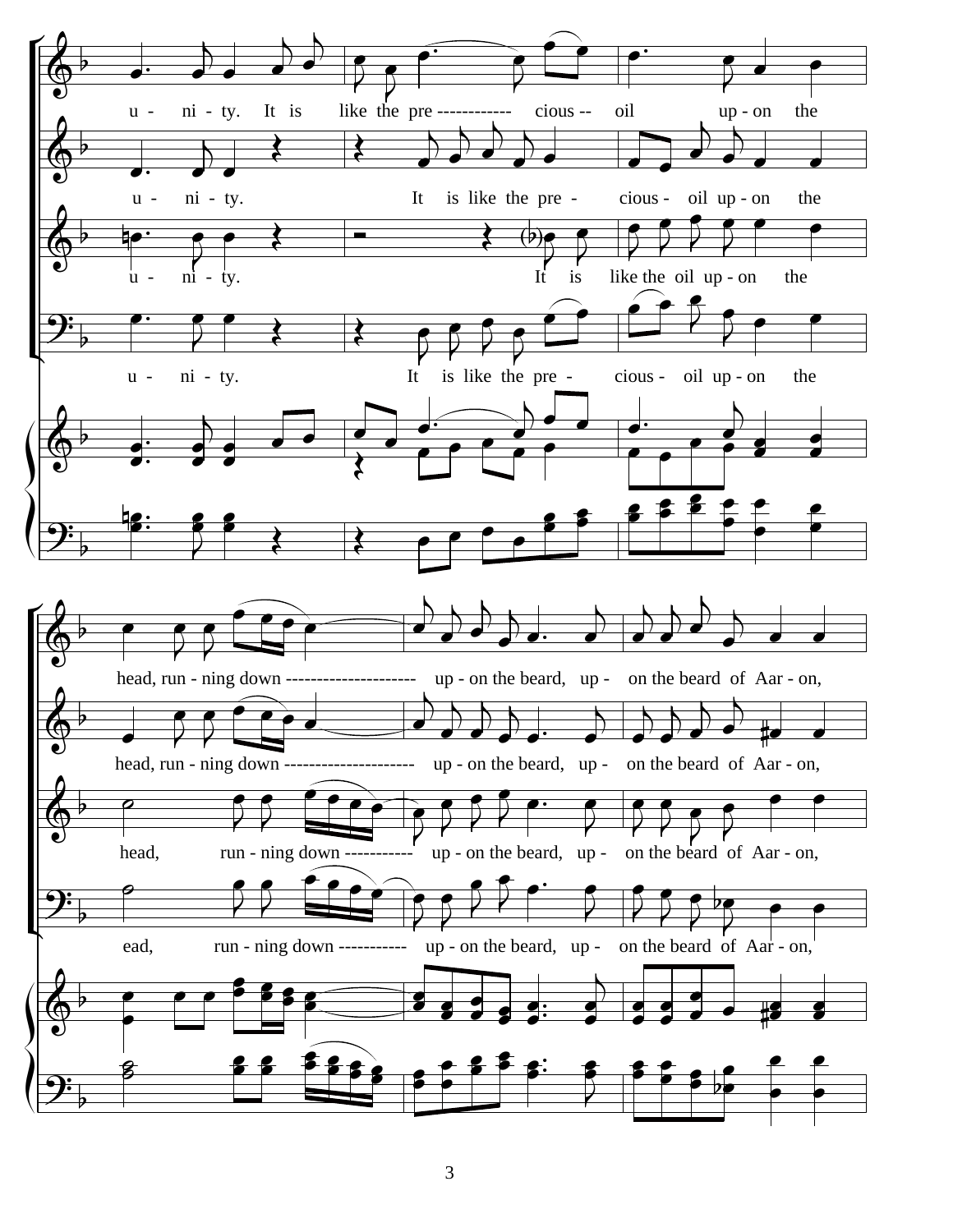

\* Disregard bar lines through the fermata, and place the accents where they fall naturally in speech.